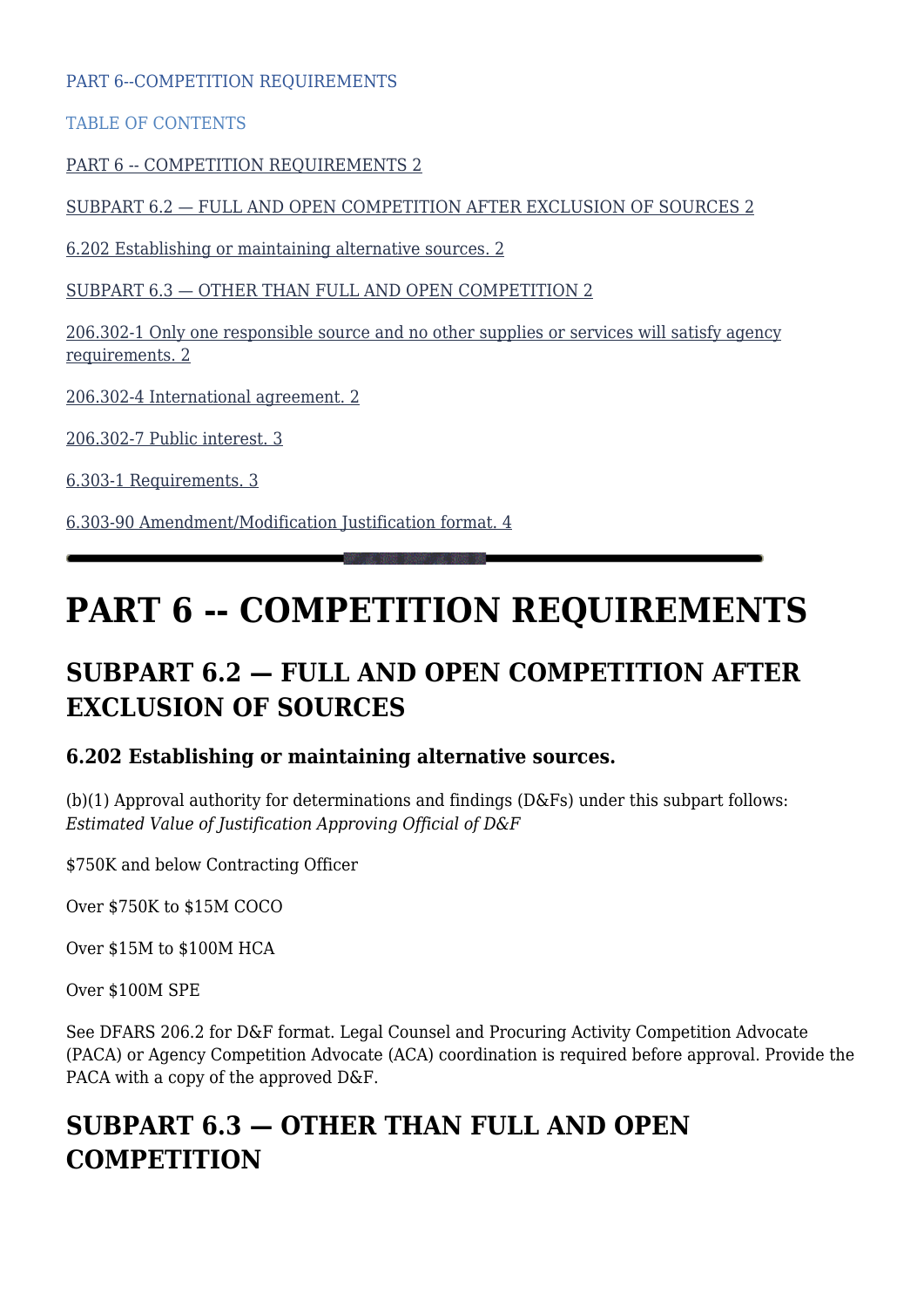# **206.302-1 Only one responsible source and no other supplies or services will satisfy agency requirements.**

(d) Limitations.

(S-90) The HCA has waived the requirement to issue a Request for Information (RFI) or Sources Sought Notice (SSN) as a market research method (see DARS 210.001 (S-92)) for:

- (1) Procurement actions to increase the ceiling amount of a contract/order
- (2) Bridge contract actions
- (3) Procurement actions as a result of a protest

(S-91) Use of a SS notice meets the requirement at FAR 5.201 for making notices of proposed contract actions, when the SS notice also includes the information required at FAR 5.207(c)(15) and  $(16)$  and FAR 6.302-1(d)(2). Use of an RFI does not meet the requirements at FAR 5.207(c)(15), (16) and FAR 6.302-1(d)(2); a separate notice of proposed contract action is required if a sole source procurement will result from the requirement described in an RFI.

## **206.302-4 International agreement.**

(c) Limitations. The waiver of the justifications and approvals made effective by the HCA document described in DFARS 206.302-4(c) shall only suffice in cases when the host country or NATO requests and documents in the agreement the specific company and supplies / services to be procured.

# **206.302-7 Public interest.**

 $(c)(1)$  Follow the format at FAR 1.7 to prepare the D&F.

Required coordination: CoCO and HCO, PACA/ACA, PL2, legal counsel, HCA, and SPE. Provide the PACA with a copy of the approved D&F.

(3) A justification is required to support the determination.

## **6.303-1 Requirements.**

1. The Technical and Requirement certification may be accomplished by the same certifying official on the OTFAOC Justification.

(S-90) The requirements office, in close coordination with the contracting officer, shall develop the Justification for OTFAOC using the required format located in [DARS PGI](https://disa.deps.mil/org/PL2/Pages/DITCORefs.aspx) 6.303-1(S-90). Templates are updated periodically, therefore a new template must be used for each new J&A.

(S-91) The approval level shall be determined by the estimated total value of the class. For each acquisition covered by a Class J&A, the contract file must include a copy of the Class J&A with signature page, or a statement referring to its location. Only one statutory and associated regulatory authority is permissible to support a Class J&A.

(S-92) Class J&As: Legal Counsel review/coordination is required on all Justifications for OTFAOC over \$750K prior to approval by the approving official. The contracting officer can request legal review for justifications at \$750K or below. Procedures for signatures and approvals are located at [DARS PGI](https://disa.deps.mil/org/PL2/Pages/DITCORefs.aspx) 6.303-1(S-92)(b).